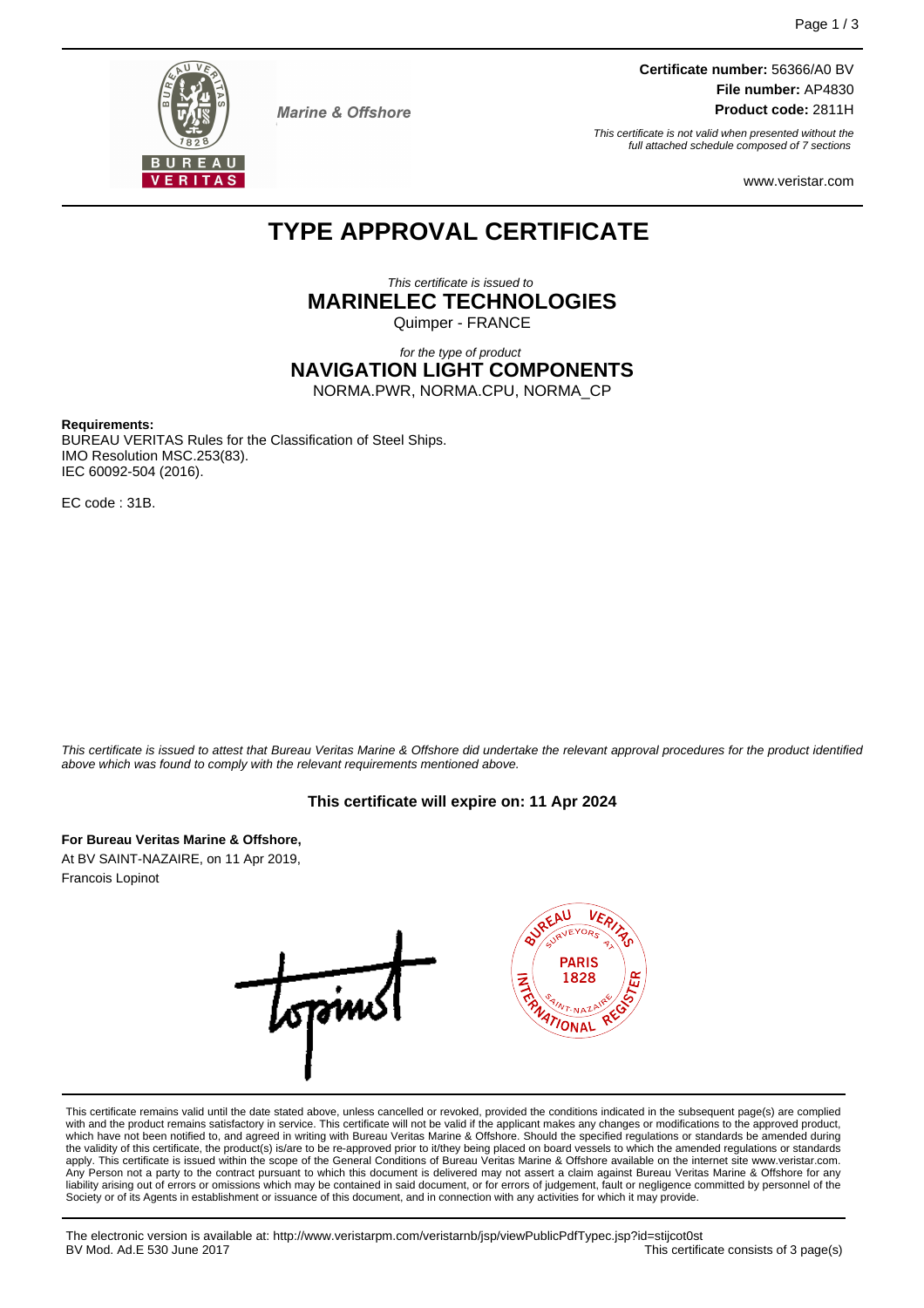# **THE SCHEDULE OF APPROVAL**

## **1. PRODUCT DESCRIPTION :**

- Product description:

NORMA is a navigation lights control & alarm system which allows monitoring and controlling up to 48 navigation lights.

- Product model or type designation :

**NORMA** product range: **NORMA.PWR, NORMA.CPU, NORMA\_CP.**

The accessories NORMA.NPL, NORMA.NPC\_F, NORMA.NP2L delivered with NORMA product.

## **1.1 - Main Characteristics:**

| <b>Configuration max</b>  | Up to 48 navigation lights, up to 6 NORMA.CPU        |
|---------------------------|------------------------------------------------------|
| Compatible light          | Filament (24VDC / 24VAC / 115VAC / 230VAC up to 60W) |
|                           | LEDs navigation lights (24VDC)                       |
| Power max                 | 200W (NORMA.CPU)                                     |
| <b>Communication</b>      | RS485 (between modules only)                         |
| Digital inputs            | 1 x control power supply (24VDC)                     |
|                           | 3 x push Button                                      |
|                           | 3 x switch input                                     |
|                           | 8 x navigation lights control inputs                 |
| <b>Digital outputs</b>    | 8 x navigation lights outputs                        |
|                           | 8 x navigation light status indication outputs       |
|                           | 4 x relay outputs                                    |
|                           | 4 x signaling outputs                                |
| <b>Power supply</b>       | NORMA.PWR : -25/+30% 24VDC, ±10%, 50-60Hz 230VAC     |
|                           | NORMA CP: -25/+30% 24VDC from NORMA.CPU              |
| <b>Ingress protection</b> | IP44 (NORMA CP)                                      |

## **1.2 - Software Version:**

| NORMA.CPU_AC/DC  : 2.0 |       |
|------------------------|-------|
| NORMA CP               | : 2.0 |

## **2. DOCUMENTS AND DRAWINGS :**

- Navigation lights controller drawings, No. NORMA.ELEC Rev0, dated 13/09/2018.
- NORMA product specifications, No. NORMA.FP GB Rev0, dated 30/11/2018.
- NORMA.CPU Modbus Manual, No. NORMA.CPU\_MODBUS\_MANUAL\_REV0, dated 04/12/2018.
- NORMA.CPU Installation & User Manual, No. NORMA.CPU\_USER\_MANUAL\_EN\_REV0.4, dated 06/12/2018.
- NORMA\_CP Installation & User Manual, No. NORMA\_CP\_MANU GB rev1, dated 24/02/2012.
- NORMA Procedure d'essais, No. NORMA\_TEST\_SPECIFICATION\_FR rev0.1, dated 28/01/2019.
- NORMA Software Design Documentation, No. NORMA\_SOFT-DESIGN\_DOCUMENTAION rev03, dated 28/03/2019.

# **3. TEST REPORTS :**

#### **EMITECH:**

- Mechanical test report, No. R240-BNN-18-104895-1/A, dated 13/11/2018.
- Climatic test report, No. R240-BNN-18-104895-2/A, dated 13/11/2018.
- EMC test report, No. R530-18-104241-1-A Ed 02, dated 19/02/2019.

## **MARINELEC:**

- Tests Fonctionnels, No. NORMA.TESTS\_FONCTIONNELS\_BV\_REV\_0.2, dated 12/03/2019.

## **4. APPLICATION / LIMITATION :**

4.1 - BUREAU VERITAS Rules for the Classification of Steel Ships.

4.2 - BUREAU VERITAS Environmental Category, **EC Code: 31B.**

4.3 - The equipment fulfils the EMC requirements for installation on the Bridge and Deck Zone.

4.4 - Only Hardware and Software successfully tested together in compliance with the regulations as referred to in page one,

according to the declaration of the manufacturer are covered by this certificate.

4.5 - The installation shall comply with the Manufacturer's recommendation described in documentations.